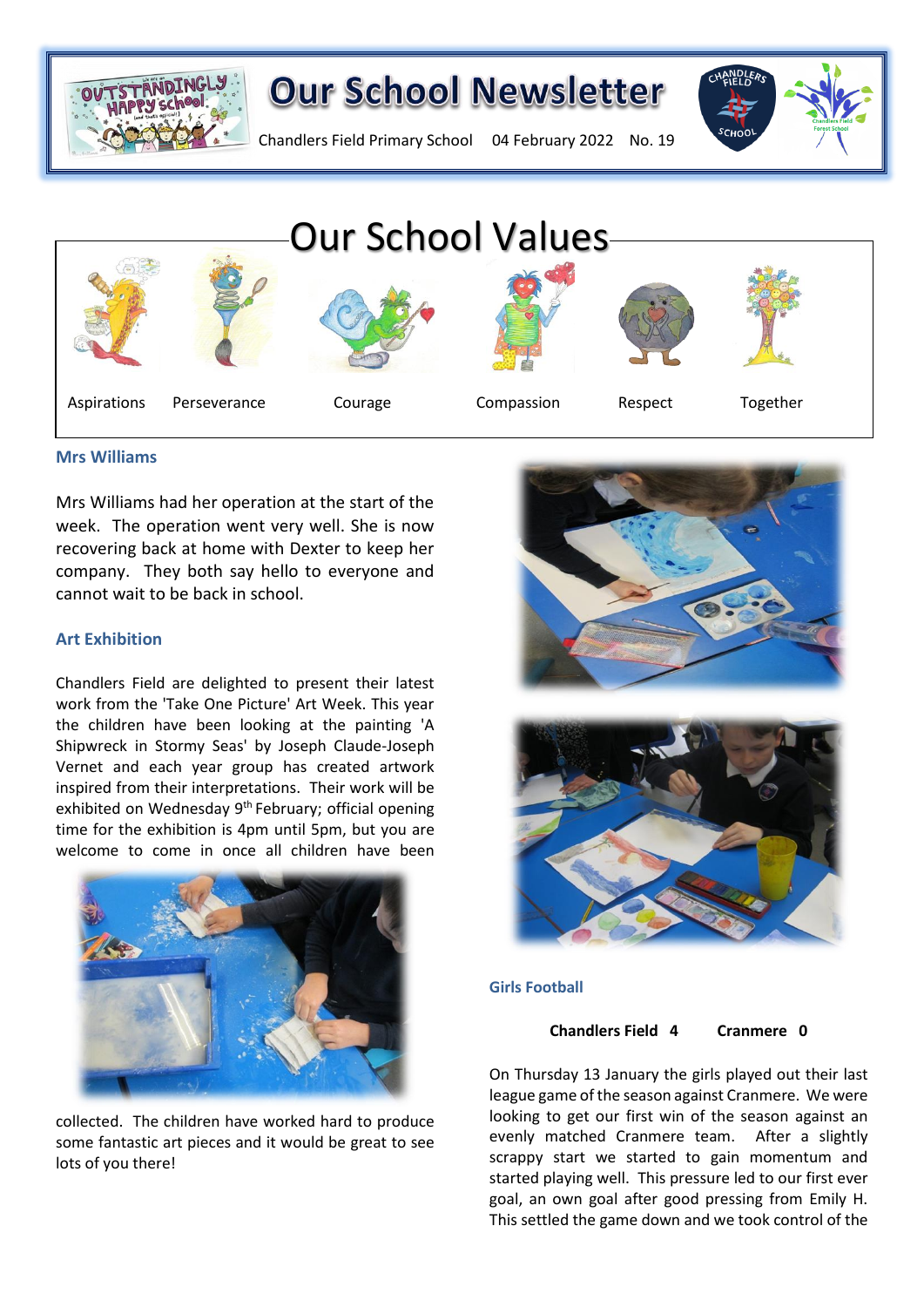

## **Our School Newsletter**

Chandlers Field Primary School 04 February 2022 No. 19



it with Cranmere only having a couple of forays into our half. A second goal came after some good play with Natalie finishing it nicely. Chances were often in coming and we would've been further ahead but for some good saves and blocks by Cranmere so we had to settle for 2-0 at half time. The second half followed the same pattern and we scored two further goals through Avsin, a shot from outside the box, and a well poached and deserved goal from player of the match Emily H ending the game 4-0 and ending the season on a high. I have been very proud of how the girls have played in all the games we had and fully deserved this victory. Thank you to them and the support of their friends and family.

#### **Safer Internet Day**

On **Tuesday 8th February** we will be joining schools and youth organisations across the UK in celebrating **Safer Internet Day 2022**. Safer Internet Day is a global campaign to promote the safe and responsible use of technology.



Using the internet safely and positively is a key message that we continually promote. Celebrating Safer Internet Day is a great opportunity for us to reemphasise the online safety messages we deliver throughout the year. Some of the activities we'll be participating in on the day include: class assemblies on online safety, discussing what information should be shared online, creating a safe gaming guide and watching internet safety films including Digiduck! There will be lots of discussion throughout the day.

We would be delighted if you could join us in celebrating the day by continuing the conversation at home. To help you with this, you may be interested in downloading the free Safer Internet Day Resources for Parents and Carers which is available at: **[saferinternet.org.uk/sid-parents](https://www.saferinternet.org.uk/safer-internet-day/safer-internet-day-2020/i-am-parent-or-carer)**. The link to this and other resources are also available in the online safety section under the parents tab on the school website.

#### **Anti-Bullying & Restorative Approaches**

At the end of March the School will receive an assessment on the Gold Charter Mark Anti-Bullying Award we received 3 years ago.

The Surrey County Council anti-bullying Charter Mark has been designed to give accredited recognition to the commendable work of Surrey schools in effectively responding to and managing incidents of bullying and peer conflict. It promotes the development of a culture and policy that sits comfortably and supportively within the safeguarding ethos of a school.

This term Mr Luxon & Mrs Edwards have presented further training to teachers & non-teaching staff on anti-



bullying & Restorative Approaches.

#### **Pupil Absence Procedures**

The School's Attendance Policy states that parents and carers must inform the school office on the first day their child is absent from school and on any subsequent days. Absence calls to school must be made by 9.00 am. If you call the previous evening please leave a message on the school voicemail. After 8.30 am please leave a message on the absence line by choosing option 1. This procedure is to ensure that your child is safeguarded at all times. If a child has not arrived at school and we have not heard from a parent or carer we have to follow up to find out where they are; they may have gone missing on the way to school, you may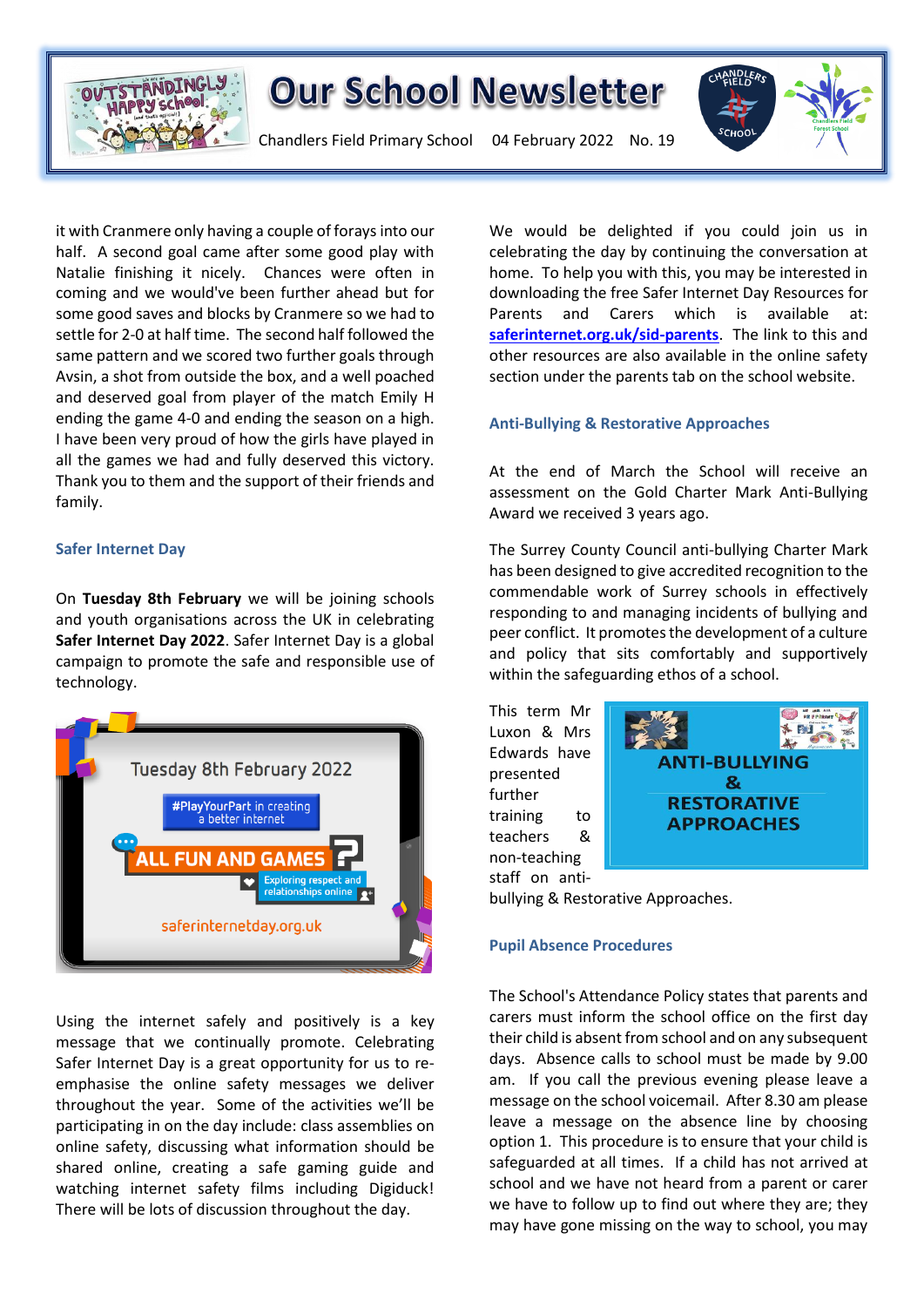

**Independent Learning**

### **Our School Newsletter**

Chandlers Field Primary School 04 February 2022 No. 19



be ill and be unable to raise help. If we have not heard why your child is absent, we will try to call you and if we cannot make contact with you we will call the people on the list of contacts you have provided. If we are unable to make contact with a parent, carer or designated relative over the phone and we do not know where your child is we will do a home visit to make sure they, and you are safe. As a final step, we will call the police. It is important that the list of emergency contacts is always up to date. If you need to provide the office with any changes to these, please could you do so as soon as possible. Leave of absence taken during term time will only be authorised in exceptional circumstances. You may be liable to receive a Penalty Notice for unauthorised leave of absence taken during term time. Please refer to the school's Attendance Policy available on our website, as there have been some minor amendments for more details.

#### **Mathletics Top 10 Name Class Points** Jasleen J. **Buckingham Palace** 3249 Sabah P. **Buckingham Palace** 3160 1700 Jakub<sub>O</sub>. **Bond Street** 1400 Abed P. **Pudding Lane** 1310 Emilia O. **Pudding Lane** Dillon R. **Windsor Castle** 1200 Southbank 1150 Sam D. Summer M. **Hyde Park** 1100 1060 Layla Belle H. Kensington Freddie Y.H. Bloomsbury 1050

Congratulations to the following children who achieved a GOLD award last week in mathletics:

> Summer M - Hyde Park Layla Belle H - Kensington Dillon R - Windsor Castle

| <b>Education City</b> |                     |
|-----------------------|---------------------|
| <b>Name</b>           | Class               |
| Eric P.               | Southbank           |
| Juliana S.            | <b>Pudding Lane</b> |
| Ridwan H.             | Southbank           |

#### **House Points**

| Ember         | 1676 |
|---------------|------|
| <b>Mole</b>   | 1164 |
| <b>Wev</b>    | 1091 |
| <b>Thames</b> | 942  |

#### **Attendance**



#### **Dates for Diary**

| 07 Feb 2022 | Hyde Park Great Fire of           |
|-------------|-----------------------------------|
|             | London online workshop            |
| 08 Feb 2022 | Safer Internet Day                |
| 09 Feb 2022 | Art Exhibition 4pm - 5pm          |
| 11 Feb 2022 | <b>Bloomsbury Great Fire of</b>   |
|             | London online workshop            |
| 11 Feb 2022 | Year 3 group assembly             |
| 11 Feb 2022 | Last day of half term             |
| 21 Feb 2022 | Children return to school         |
| 21 Feb 2022 | <b>RESPECT</b> for all            |
| 22 Feb 2022 | Year 2 walk around Molesey        |
| 24 Feb 2022 | <b>Friends of Chandlers Field</b> |
|             | Disco – Years 1 - 6               |
| 28 Feb 2022 | Aspirations - blasting            |
|             | stereotypes                       |
| 01 Mar 2022 | St. David's Day                   |
| 01 Mar 2022 | Shrove Tuesday                    |
|             |                                   |